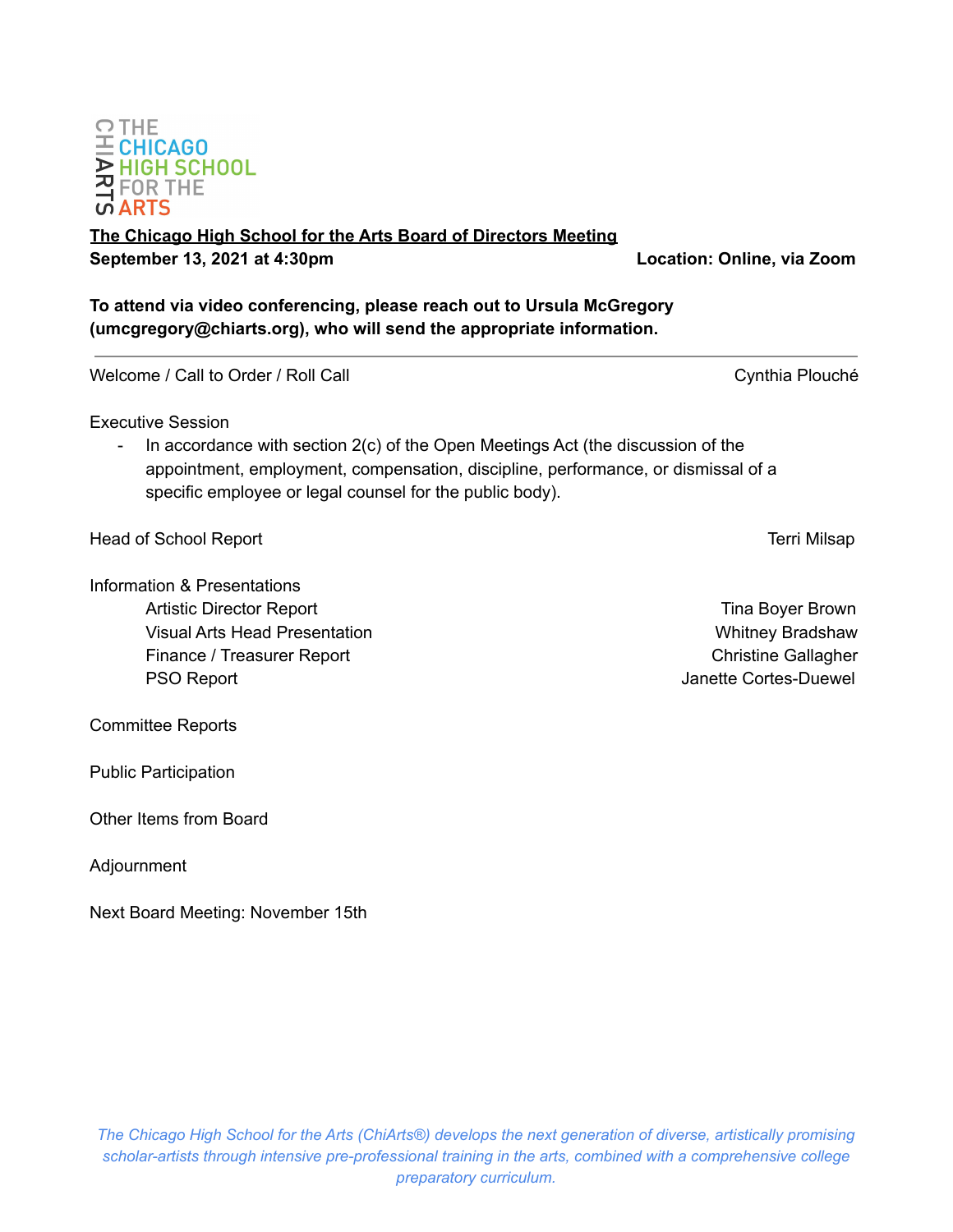

#### **ChiArts Board Meeting September 13, 2021**

The Chicago High School for the Arts Board of Directors Meeting 4:00 p.m. - 5:30 p.m. Online - via Zoom Minutes for September 13, 2021

**Present (on call):** Duffie Adelson, Carlos Azcoitia, Deirdra Donahue, Lesley-Ann Brown-Henderson, Warren Chapman, Janette Cortes-Duewel, Inger Burnett-Zeigler, Kay Mabie, Chris Falcon, Carol Friedman, and Cynthia Plouché

**Others Present:** Terri Milsap (Head of School & Principal), Tina Boyer Brown (Artistic Director), Abbey Cullen (Assistant Principal), Shanan Egger (Finance), Ron Grais (Foundation Board Chair), Ursula McGregory (Executive Assistant)

#### **Quorum:** Yes

The meeting of the Board of Directors (the "Board") of The Chicago High School for the Arts ("ChiArts") was held pursuant to a Call & Notice served on all Directors. Board Chair, Cynthia Plouché ("Cynthia") called the general assembly to order at 4:00 p.m. Ursula McGregory ("Ursula") took the roll call.

#### **Head of School Report**

Abbey Cullen ("Abbey") shared the report. ChiArts held a 3-day Freshmen Institute to introduce freshmen into the ChiArts building. 150-160 students attended each day. ChiArts also hosted a 2-day Sophomore Institute due to the pandemic, they were never acclimated to the building. 120-150 Sophomores attended.

Attendance was at 96% the first day of school. Only 6 students did not return. Attendance is currently at 90% due to 2 Covid cases including close contact students. There are now new attendance quarantine codes to better track the reason for student absence. Students are glad to be back. Teachers are back in the building on Wednesday. We are still recruiting for an additional Paraprofessional and a Diverse Learning teacher who will work half academic day and half art day.

Covid response in school is as follows: Students will eat lunch in their advisory classrooms. Teachers can sign their group up to eat in the courtyard. Masks are worn at all times. As per the CDC, social distancing is 3 ft, cleaning throughout the day, and health screeners are in place.

The ESSR budget was submitted and will include new position salaries, new text books for math and social studies, summer re-engagement, teacher PD, technology, PPE, PE equipment.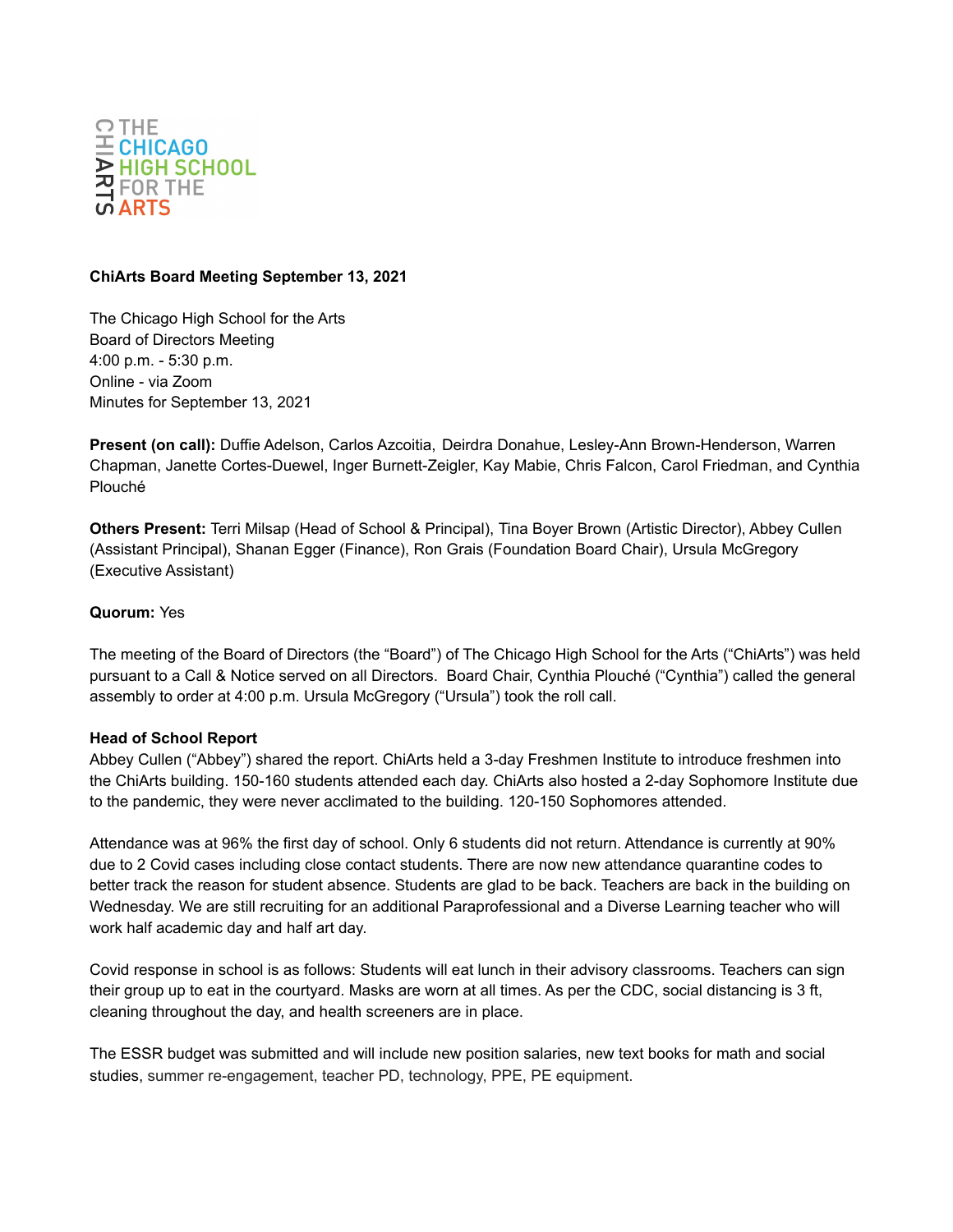

Surveillance testing will be managed by SHIELD. Students and teachers may opt out through a consent form. Unvaccinated teachers must opt in. All teachers and staff must be vaccinated by October 15th.

### **Information & Presentations**

Tina Boyer Brown ("Tina") shared the Artistic Director report. Students are loving being back in person. Students are practicing the skills of being present together in the arts. We have 630 students which is the largest number thus far, and also meets our goals for enrollment. Brass and strings are most challenging to enroll, so other conservatories increased their max standards to ensure enrollment goals were met.

Auditions for the inaugural *ChiArts Extravaganza: Art Always* is underway. Students may present whatever art they like. We are working with a student leadership team and adult coaches on the project. Also, for the first time, students from any conservatory may audition for both our mainstage play and musical. The play is *Mr. Burns, a Post Electric Play,* and the musical is *Mama Mia* featuring the songs of Abba. Tina will meet with CPS to discuss ways to proceed with audience attendance.

Tina introduced ChiArts new Music Department Head, Anthony Bruno. Visual Arts Department Head, Whitney Bradshaw, presented her social practice project, *Outcry*.

Shanan Egger ("Shanan") presented the Treasurer report. The U.S. Small Business Administration ("SBA") – COVID-19 related Paycheck Protection Program Loan – filed an application for forgiveness. The original loan amount was \$1,503,700. The application for forgiveness of \$1,081,426.64 was based on eligible costs. We are awaiting response from the SBA as all materials for forgiveness have been submitted. Once approved, \$422,273.36 will be paid back to SBA based on the agreed upon terms, with the latest date of principal due on, or before 5/12/22. The OIG Investigation has ended pending any direction from CPS Board of Directors. The fFinal evaluation of the budget is underway; the final results are expected by September 27<sup>th</sup>.

FY 2022 key assumptions: For academics, forecasted increase to net assets of \$250K. Additional funding from ESSR Sources of Funds \$611K and associated costs. Also, updated SPED funding assumption to be more accurate resulting in \$272K of funds. Arts Conservatories is budgeted to break-even.